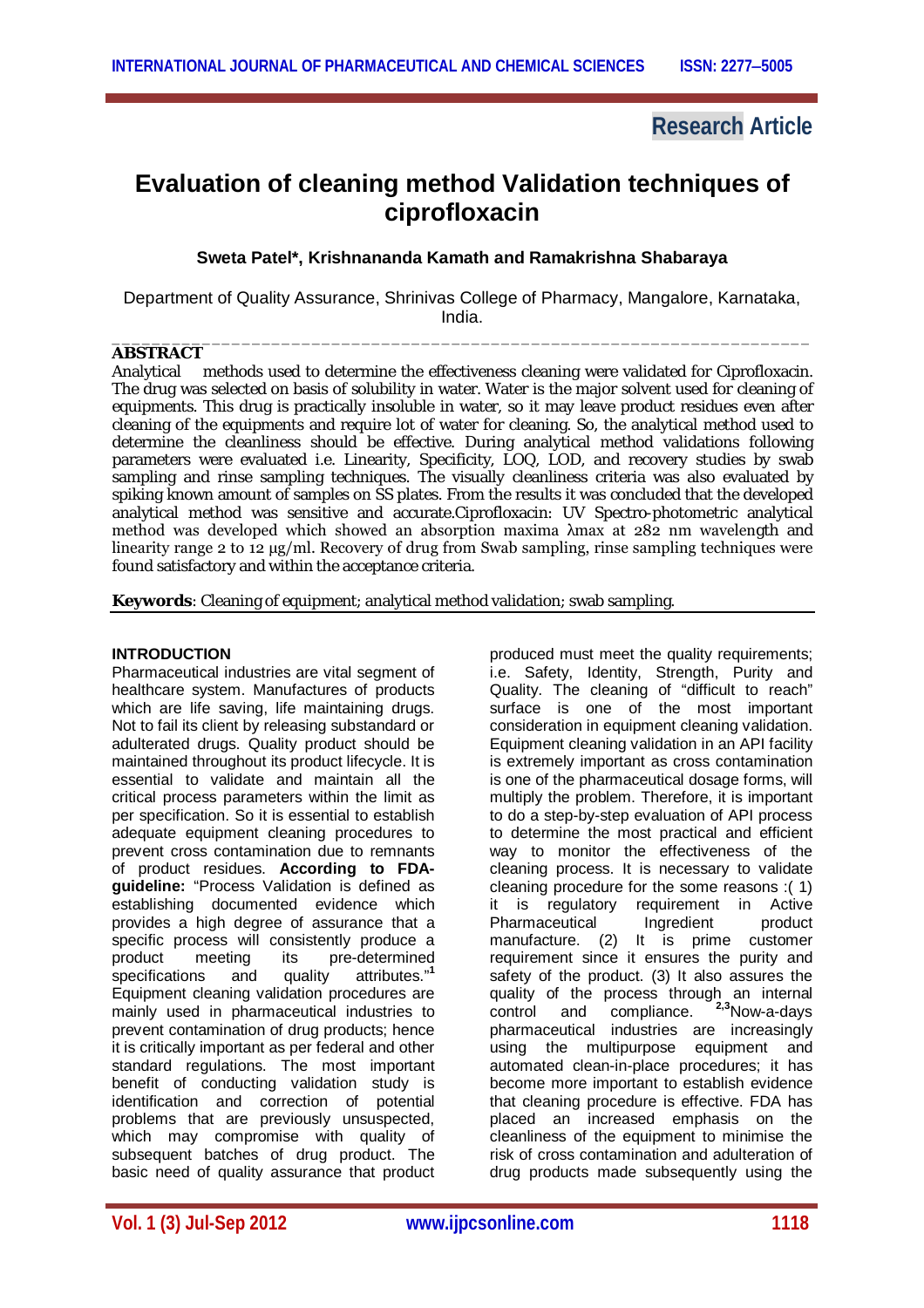same equipment. FDA"s July 1993 "Guide to Inspections, Validation of Cleaning processes requires companies to have "written general procedures on how cleaning processes will be validated, and these procedures" should address issues such as sampling procedures, analytical methods to be used, including the sensitivity of those methods. Analytical method should establish evidence that particular method will give expected and reproducible results up to acceptance or ppm levels. As per ICH Q2 guideline, typical validation parameters which should be considered are Accuracy, Precision, Linearity, Repeatability, Specificity, Detection Limit, Quantitation Limit. **4, 5, 6**

Ciprofloxacin is an antibiotic drug. It is soluble in water , ethanol and DMSO .**[7, 8, 9]** Structure:



#### **OBJECTIVE**

The cleaning validation is to verify the effectiveness of the cleaning procedure for removal of product residues, degradation products, preservatives, excipients, and /or cleaning agents as well as the control of potential microbial contaminants. It is necessary to ensure that there is no risk associated with cross-contamination of active ingredients. Cleaning procedures must strictly follow carefully established and validated methods. The main objective of cleaning validation of equipment /utensils /components is to demonstrate sufficient documented evidence to ensure that the cleaning process can consistently remove residue of the subjected product below the established Acceptance Criteria.

The objectives of the study are

 $\square$  Selection of Drug based upon the solubility of drug in water, because water is major solvent used for cleaning of equipment.

□Analytical method validation as per ICH Q2 guideline for selected API

Validation sampling methods (swab and rinse sampling) which are usedCleaning validation study.

□The study also involves finding out criteria for visual cleanliness limit forselected drug by impregnating known amount of drug on SS plates.

## **EXPERIMENTAL**

## **1) Solubility of ciprofloxacin**

Solubility of Ciprofloxacin was checked by using different solvent.

#### **2) Preparation of mixture**

Mix 800.0 ml of acetonitrile and 200.0 ml of water to get (4:1) solvent mixture.

#### **3) λmax OF CIPROFLOXACIN Prepare 10μg/ml solution**

Weighed accurately a quantity of 100 mg of pure ciprofloxacin and diluted to100.0 ml with solvent mixture. From that 1.0 ml of above solution was taken anddiluted to 100.0 ml by using solvent mixture to get a concentration of 10 μg/ml solution. Λmax were determined in the range of 200nm to 400nm in UVspectrophotometer by using solvent mixture as a blank.

#### **Cleaning method validation**

The following parameters shall be checked: Linearity ,Specificity, Limit of detection, Limit of Quantitation, repeatability, reproducibility, Stability, Blank swab interference analysis, Recovery from swab sample, Recovery from S.S plate, Recovery from Rinse solution.

## **4)linearity of ciprofloxacin**

Linearity assessed by analysing working standard solution of concentration in rangeof 0, 2,4,6,8 and 10 μg/ml. Measure the absorbance of the solution at 282 nm.Tabulate the results and plot the graph of absorbance v/s concentration and regressioncoefficient was calculated. The result was given in tablNo.1 and graph was given in Figure No.1. Limit: The regression coefficient should not be less than 0.98.

#### **5) Specificity and selectivity**

Ciprofloxacin 10 μg/ml working standard solution was prepared in solvent mixtureand absorbance was measured at 282 nm by taking the solvent mixture as a blank. The absorbance of the same concentration solution was measured six times. The result was given in Table No.2.

#### **6) Reproducibility of ciprofloxacin**

Prepare 5 μg/ml solution of ciprofloxacin.

Absorbance was measured at 282 nm in UV spectrophotometer in two instrumentsthat is instrument -1 (Jasco) and Instrument-2(Shimadzu). This procedure was repeatedfor 10 μg/ml. Three readings were taken and mean and standard deviation wascalculated. The result was given in Table No.3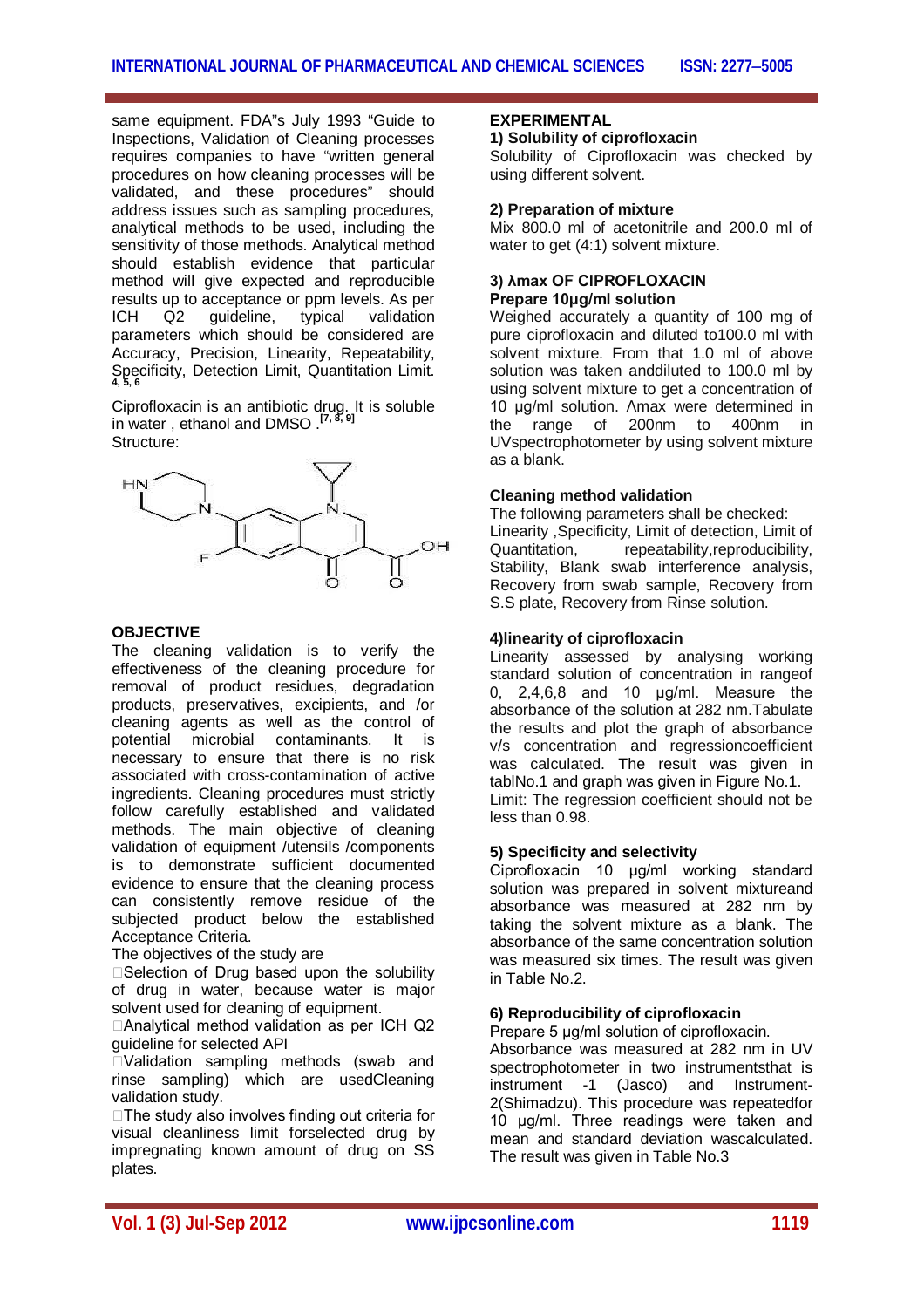## **7) LOD AND LOQ**

100 mg of Ciprofloxacin was accurately weighed and diluted to 100.0 ml with thesolvent mixture. From that 10.0 ml solution was taken and diluted to 100.0ml with the solvent mixture. From that 5 different concentration were prepared that is 2, 4, 6, 8and 10 μg/ml. Absorbance was measured at 282 nm by using solvent mixture as ablank. Six reading were taken for each concentration. Mean and standard deviationwas calculated. LOD and LOQ were calculated. The result was given in Table No.4 and graph was given in Figure No.2.

$$
LOD = \frac{3\sigma}{S}
$$

$$
LOQ = \frac{10\sigma}{S}
$$

Where,  $σ = standard deviation$  $s =$  slope of the calibration curve.

### **8) Repeatability**

Standard solutions of ciprofloxacin (2, 4, 6, 8, and 10μg/ml) were prepared.Absorbance was measured at 282 nm by taking the solvent mixture as a blank. Theabsorbance of the same concentration solution was measured six times and RSD wascalculated.The result was given in Table No.5.

#### **9) Stability of ciprofloxacin**

Ciprofloxacin 10 μg/ml working standard solution was prepared in the solventmixture and absorbance was measured at time intervals of 0, 1, 2, 3, 4, 5, 6, 7, 8 and24 hrs at 282 nm. The result was given in Table No.6. Limit: RSD readings at different time interval should be less than 2%. The time atwhich the absorbance value does not vary by  $\pm$  5% to that of initial reading, will bethe time limit within which the standard solution can be used.

## **METHODS**

#### **10) Swab sampling method for ciprofloxacin**

Blank swab absorbance:

Six polyurethane Texwipe swabs were washed with distilled water and dried.10.0 mlsolvent mixture was taken in test tube and that dried<br>swab was dipped in solventmixture.



Absorbance was measured at λmax 282 nm. This procedure was repeated forremaining swabs. Mean of the absorbance value were calculated.The result was given in Table No.7.

## **Recovery study from Swabs Spiked with Solution**

## **Standard solution**

Six different standard solutions i.e. 50, 75, 100,125, 150, and 200 μg/ml wereprepared in the solvent mixture from the ciprofloxacin working standard solution.From the above solution 0.5 ml was taken from and added directly into test tubecontaining 10.0 ml solvent mixture. Absorbance was measured at λmax 282 nm.The result was given in Table No.8.

#### **Recovery study of swab sample**

Polyurethane swabs were taken washed with distilled water and dried. 0.5 ml of 50,75, 100,125,150 and 200 μg/ml were taken and slowly delivered the solution with thehelp of graduated pipette on the tip of the swab so as to absorb the solution properlyby the swab. The spiked swabs were placed individually in test tube containing 10.0ml solvent mixture. Slowly stirred and allowed the bubble to<br>subside before taking theabsorbance. theabsorbance. Absorbance was measured at λmax 282 nm. From this absorbance valueBlank swab was subtracted to obtain corrected absorbance. Percentage recovery;mean percentage recovery was calculated. RSD for each set of swabs was calculated. The result was given in Table No.8 and graph was given in Figure No.3 and 4.

#### **Plate recovery study from Swabs Spiked on SS plates**

0.5 ml standard concentration was spreaded in 2 x 2 inch square area of S.S. plate anddried. Swab was Strikes on one side in a horizontal direction, and with the other sidein a vertical direction back and forth to cover the entire area. Swab was placed in testtube containing 10.0 ml of solvent mixture. Stirred and absorbance was measured.The experiment was repeated. Percentage recovery was calculated. The result was given in Table No.9 and graph was given in Figure No.5 and 6.

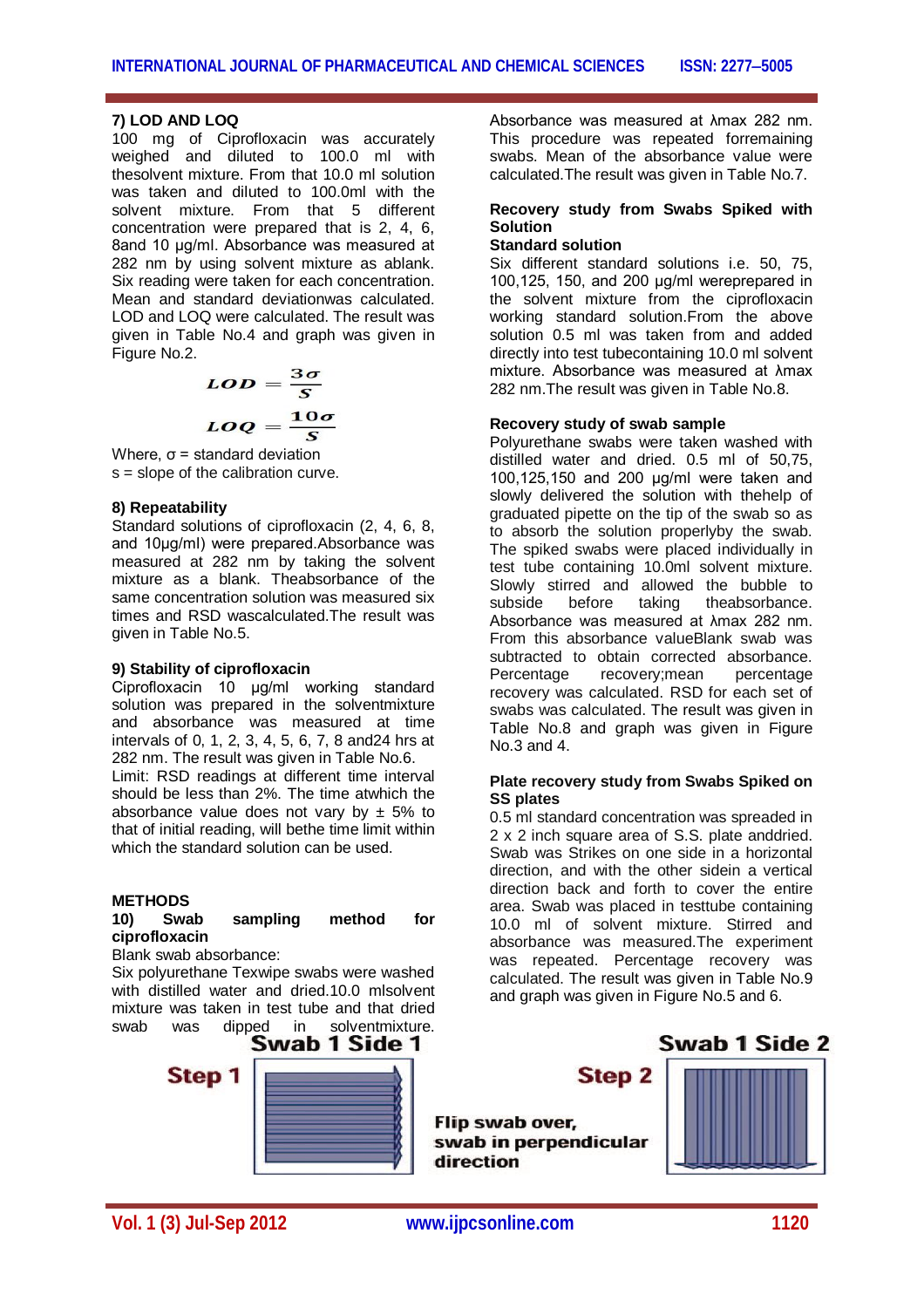Limit: The minimum percentage recovery should be more than 90%. RSD should beless than 10%.

#### **11) Rinse recovery from ss plate spiked with sample**

Six different standard solutions that are 25, 50, and 75, 100, 125, 150μg/ml were prepared in the solvent mixture from the ciprofloxacin working standard solution. 0.5ml standard solution was dispersed in 2 x 2 inch square area on plate and dried.10.0mlsolvent mixture was added in S.S plate and it was rinsed. Collected Absorbance was measured at 282 nm in UV spectrophotometer. The experiment was repeated. The result was given in Table No.10 and graph was given in Figure No.7 and 8.

Limit: The minimum percentage recovery should be more than 85%. RSD should beless than 10%.

#### **12) Visual clean method**

Standard solutions of ciprofloxacin (25, 50, 75, 100, 200, 300 and 400 μg/ml) were prepared. 0.5 ml standard solution was taken and dispersed in 2 x 2 inch square areaof S.S. plate by using graduated pipette. It was properly dried. Check for the visibilityof the residue.The result was given in Table No.11 and 12.

## **RESULTS AND DISCUSSION**

Results of evaluation of Cleaning method Validation techniques of ciprofloxacin are discussed below.

| SI. No.        | <b>Validation Parameter</b>                                              | <b>Results</b>                                                                                                                                                                      |
|----------------|--------------------------------------------------------------------------|-------------------------------------------------------------------------------------------------------------------------------------------------------------------------------------|
|                | Solubility of ciprofloxacin                                              | Slightly soluble in water.                                                                                                                                                          |
| $\overline{2}$ | Determination of $\lambda$ max                                           | Absorption maxima at $\lambda$ max at 282 nm in solvent mixture (Acetonitrile :<br>Water $(4:1)$                                                                                    |
| 3              | Linearity and Range                                                      | Regression coefficient for linearity of the ciprofloxacinworking standard<br>solution was found to be 0.994 in the range of 2-10 µg/ml.                                             |
| 4              | Specificity and Selectivity                                              | Method was selective, No interference of Solvent or Swab during analysis of<br>drug.                                                                                                |
| 5              | Reproducibility or<br>Ruggedness                                         | Std. conc. solutions of 5 and 10µg/ml were checked by using two different<br>make instruments. No significant difference in absorbance.                                             |
| 6              | Repeatability                                                            | Different concentrations i.e. 2, 4, 6, 8, 10µg/ml were prepared no much<br>variation in absorbance values for each concentration. The percentage RSD<br>was found within the limit. |
| 7              | Limit of Detection<br>Limit of Quantification                            | $0.12 \mu$ g<br>$0.4 \mu g$                                                                                                                                                         |
| 8              | Stability of Pioglitazone<br>Solution                                    | The prepared standard solution can be used up to 24 hrs at room<br>temperature                                                                                                      |
| 9              | <b>Swab Sampling Method:</b><br>Blank swab absorbance<br>(Interference): | No Interference of swab during analysis.                                                                                                                                            |
| 10             | Recovery Study from Swabs<br>Spiked with Std. Solutions                  | Percentage recovery from the swab samples were more than 90%. RSD was<br>found to be less than 5%.                                                                                  |
| 11             | Plate Recovery Study from<br>Swabs Spiked on SS Plates                   | Percentage of recoveries from the SS plate by using swab was more than<br>85%. RSD was found to be less than 5%.                                                                    |
| 12             | Recovery from Rinse<br>Samples.                                          | Rinse recovery was found to be within limit i.e. more than 85%. Mean Rinse<br>recovery was found to be 94.11%                                                                       |
| 13             | Visual Clean Method                                                      | Above 40 µg/ml was Visible                                                                                                                                                          |

## **CONCLUSION**

Analytical methods for validation of cleaning procedures for Pioglitazone was developed. The validation study was carried out as per ICH Q2 guideline. Recovery studies were carried out by both Swab and Rinse sampling techniques. By employing visual examination of cleanliness by spiking known concentration drugs on SS plates were determined. This is first step to assess the cleanliness of equipment. If product residue visible, till how much visibility there and was evaluated and found out by swab and rinse sampling techniques. Swab sampling method: By this techniques recovery of drugs were found to be more than 90%. It is a direct method of

sampling, rather than indirect such as rinse sampling. Advantages swab sampling techniques are that, residues that are insoluble can be sampled by physical removal and areas that are hardest to clean and which are reasonably accessible can be evaluated. It is expected the swab will pick up all the residues on the surface which can then be assayed. The reproducibility is suspect, because of the human involvement. Sampling spiked surfaces with known amounts is often served as a training method. The disadvantages of swabbing methods are a) Inability to access some areas; these are usually the most difficult to clean areas.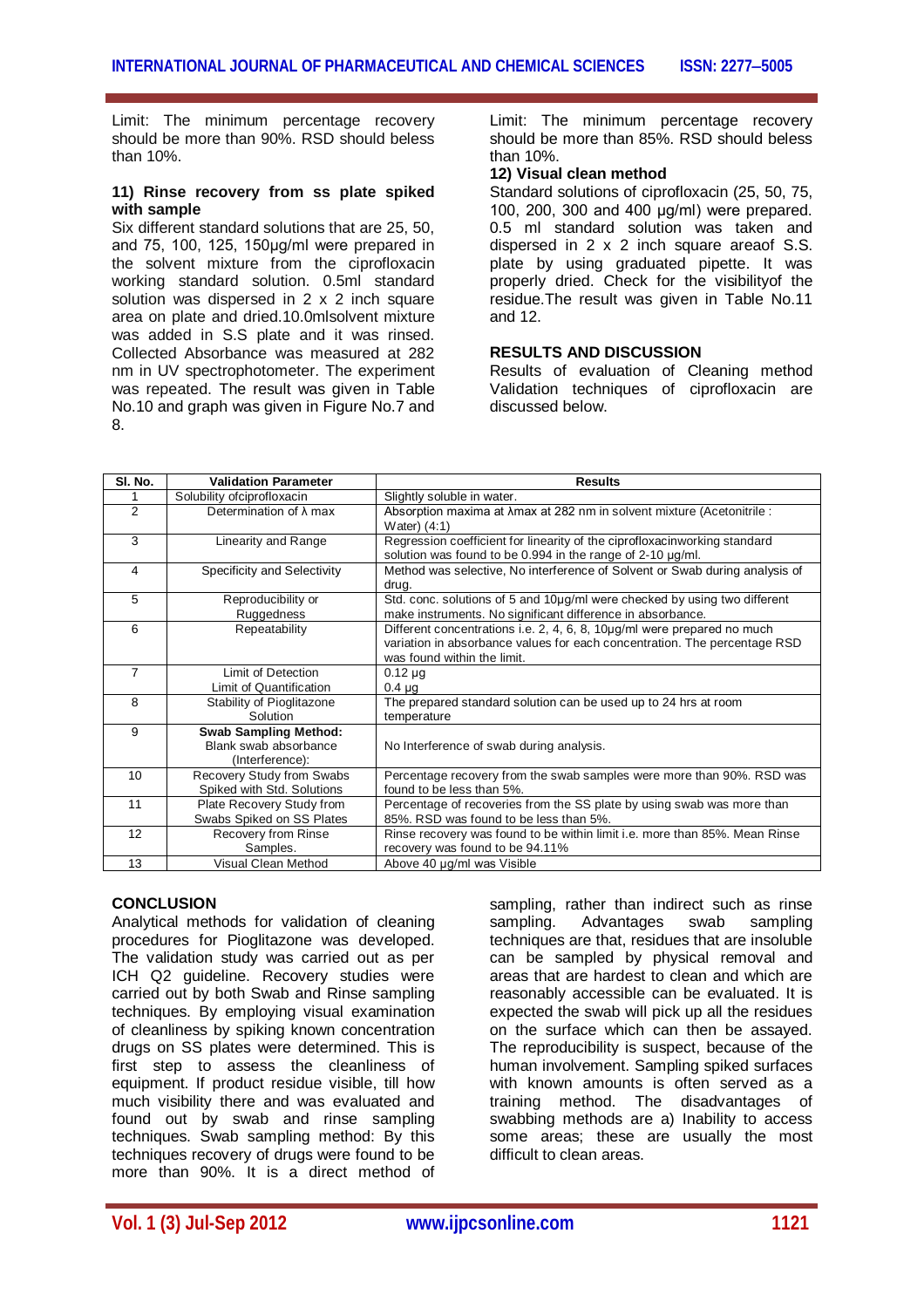b) Assumes uniformity of contamination surface; invariably, contamination is not uniform, c) Must extrapolate sample area to whole surface; it can be difficult to estimate the total surface area of the equipment and the calculation also requires that the swab location be carefully measured and recorded. Rinse sampling method: By this techniques recovery of Pioglitazone was found to be more than 85%. The solubility of drug in solvent used sampling plays an important role. Rinse samples allow sampling of a large surface area, inaccessible systems or those that

cannot be routinely disassembled. Volume of solvent used for rinsing is critical to ensure accuracy of results. Rinse samples on their own are insufficient evidence of cleaning and should be used in combination with other sampling methods. It should be used in combination with swabs; together they balance out the disadvantages.

Hence the Analytical method for validation of cleaning procedures for Ciprofloxacin was validated.

#### **Table 1: Linearity of Ciprofloxacin Standard Solution at λmax 282nm**

| Concentration (µg/ml) | <b>Absorbance</b> |
|-----------------------|-------------------|
|                       | 0.000             |
| $2 \mu g/ml$          | $0.256 \pm 0.002$ |
| $4 \mu g/ml$          | $0.397 + 0.001$   |
| $6 \mu g/ml$          | $0.62 \pm 0.004$  |
| 8 µg/ml               | $0.796 \pm 0.003$ |
| $10 \mu q/ml$         | $0.987 + 0.001$   |

#### **Table 2: specificity and selectivity of ciprofloxacin at λmax 282nm**

| SI. No | Abs.              |
|--------|-------------------|
|        | $0.982 \pm 0.003$ |
| 2      | $0.987 + 0.001$   |
| 3      | $0.994 + 0.001$   |
| 4      | $0.991 \pm 0.002$ |
| 5      | $0.985 \pm 0.004$ |
| ิค     | $0.994 \pm 0.002$ |

## **Table 3: Reproducibility of Ciprofloxacin at λmax 282nm**

| S. No. | Conc.(µq/ml)  | Instrument 1<br>(Jasco) | <b>Instrument 2</b><br>(Simadzu) | <b>Inference</b> |
|--------|---------------|-------------------------|----------------------------------|------------------|
|        |               | 0.51                    | 0.503                            |                  |
| ◠      | 5             | 0.509                   | 0.502                            | No significant   |
| 3      |               | 0.512                   | 0.504                            | difference       |
|        | Mean ±SD      | $0.510\pm0.001$         | $0.503 \pm 0.001$                |                  |
|        |               | 0.996                   | 0.994                            |                  |
| 5      | 10            | 0.999                   | 0.995                            | No significant   |
| 6      |               | 0.998                   | 0.992                            | difference       |
|        | Mean $\pm$ SD | $0.996 \pm 0.001$       | $0.993 \pm 0.001$                |                  |

#### **Table 4: Limit of Detection and Limit of Quantification of Ciprofloxacin at λmax 282nm**

| ~~                                       |      |          |              |  |
|------------------------------------------|------|----------|--------------|--|
| .002<br>Mean<br>$\overline{ }$<br>שפ<br> | .002 | 003<br>o | .005<br>.006 |  |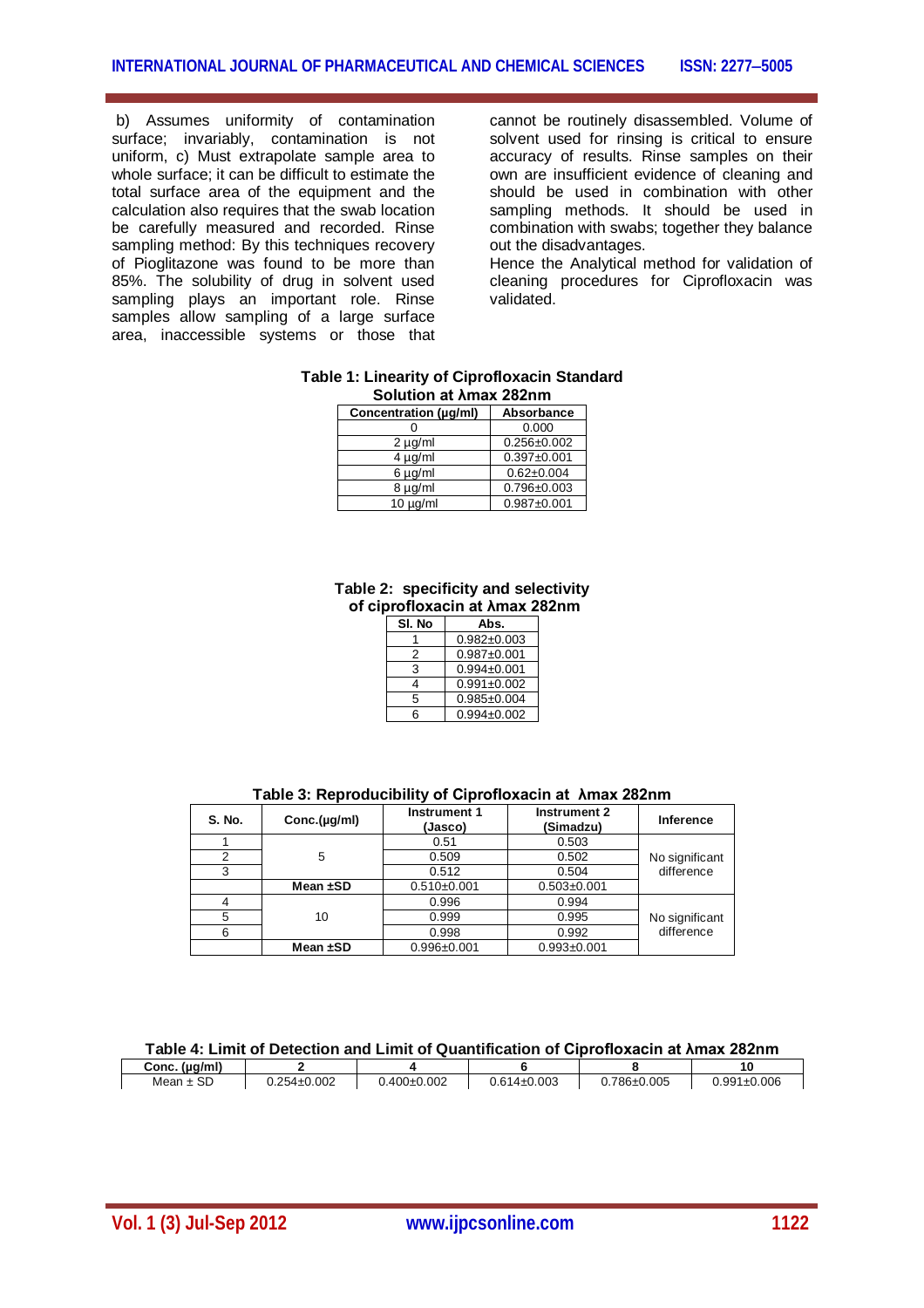| Conc.<br>(µg/ml)  | $2\mu g/ml$       | $4\mu$ g/ml       | 6µg/ml          | 8µg/ml            | $10\mu$ g/ml      |
|-------------------|-------------------|-------------------|-----------------|-------------------|-------------------|
|                   | 0.256             | 0.397             | 0.620           | 0.796             | 0.987             |
| <b>Abs</b>        | 0.250             | 0.402             | 0.609           | 0.776             | 1.005             |
|                   | 0.256             | 0.401             | 0.614           | 0.787             | 0.989             |
|                   | 0.253             | 0.400             | 0.612           | 0.784             | 0.987             |
|                   | 0.256             | 0.403             | 0.615           | 0.788             | 0.989             |
|                   | 0.254             | 0.402             | 0.614           | 0.785             | 0.992             |
| Mean $\pm$ SD     | $0.254 \pm 0.002$ | $0.400 \pm 0.002$ | $0.614\pm0.003$ | $0.786 \pm 0.005$ | $0.991 \pm 0.006$ |
| $CV =$<br>SD/Mean | 0.0078            | 0.0050            | 0.0048          | 0.0063            | 0.0060            |
| <b>RSD</b>        | 0.7874            | 0.5000            | 0.4885          | 0.6361            | 0.6054            |

#### **Table 5: Repeatability of Ciprofloxacin at λmax 282nm**

#### **Table 6: Stability of Ciprofloxacin Solution at λmax 282nm**

| OUIUUUII AL AIIIAA 404IIIII |
|-----------------------------|
| Abs.                        |
| $0.990 \pm 0.002$           |
| $0.987 + 0.001$             |
| $0.986 + 0.001$             |
| $0.984 + 0.001$             |
| $0.982 + 0.003$             |
| $0.981 \pm 0.003$           |
| $0.978 \pm 0.002$           |
| $0.978 + 0.001$             |
| $0.975 \pm 0.004$           |
| $0.962 \pm 0.002$           |
|                             |

# **METHODS**

## **Swab sampling method**

## **Table 7: Blank swab absorbance (Interference)**

| of Ciprofloxacin at Amax 282nm |       |       |       |       |       |       |       |
|--------------------------------|-------|-------|-------|-------|-------|-------|-------|
| Swab No.                       |       |       |       |       |       |       | Mean  |
| <b>Blank abs</b>               | 0.016 | 0.018 | 0.019 | 0.017 | 0.019 | 0.017 | 0.018 |

## **Table 8: Recovery Study from Swabs Spiked with Std. Solutions**

| Concentration of the Solution used for spiking the swab (µg/ml) |                                         |                   |                                                |                   |                   |                   |  |  |  |
|-----------------------------------------------------------------|-----------------------------------------|-------------------|------------------------------------------------|-------------------|-------------------|-------------------|--|--|--|
| 25                                                              |                                         | 50                | 75                                             | 100               | 125               | 150               |  |  |  |
|                                                                 |                                         |                   | Concentration of the standard Solution (µq/ml) |                   |                   |                   |  |  |  |
| 1.25                                                            |                                         | 2.5               | 3.75                                           | 5                 | 6.25              | 7.5               |  |  |  |
|                                                                 | <b>Absorbance of Standard Solutions</b> |                   |                                                |                   |                   |                   |  |  |  |
| $0.268 \pm 0.002$                                               |                                         | $0.352 \pm 0.005$ | $0.489 + 0.002$                                | $0.639 \pm 0.006$ | $0.740\pm0.001$   | $0.968 \pm 0.004$ |  |  |  |
| Absorbance of Swabs samples Spiked with Std. Solutions          |                                         |                   |                                                |                   |                   |                   |  |  |  |
| SI. No.                                                         | 25                                      | 50                | 75                                             | 100               | 125               | 150               |  |  |  |
|                                                                 | 0.280                                   | 0.372             | 0.509                                          | 0.654             | 0.753             | 0.981             |  |  |  |
| 2                                                               | 0.283                                   | 0.368             | 0.501                                          | 0.660             | 0.750             | 0.985             |  |  |  |
| 3                                                               | 0.286                                   | 0.363             | 0.504                                          | 0.652             | 0.76              | 0.982             |  |  |  |
| Mean Samp.<br>abs                                               | $0.283 \pm 0.003$                       | $0.367 \pm 0.004$ | $0.504 \pm 0.004$                              | $0.655 \pm 0.004$ | $0.754 \pm 0.005$ | $0.982 \pm 0.002$ |  |  |  |
| <b>Corrected</b><br>abs                                         | $0.265 \pm 0.003$                       | $0.349 \pm 0.005$ | $0.480 + 0.001$                                | $0.637 \pm 0.004$ | $0.736 \pm 0.005$ | $0.965 \pm 0.002$ |  |  |  |
| <b>RSD</b>                                                      | 1.13                                    | 1.43              | 0.21                                           | 0.63              | 0.68              | 0.21              |  |  |  |
| % Recovery                                                      | 98.88                                   | 99.14             | 98.15                                          | 99.68             | 99.45             | 99.69             |  |  |  |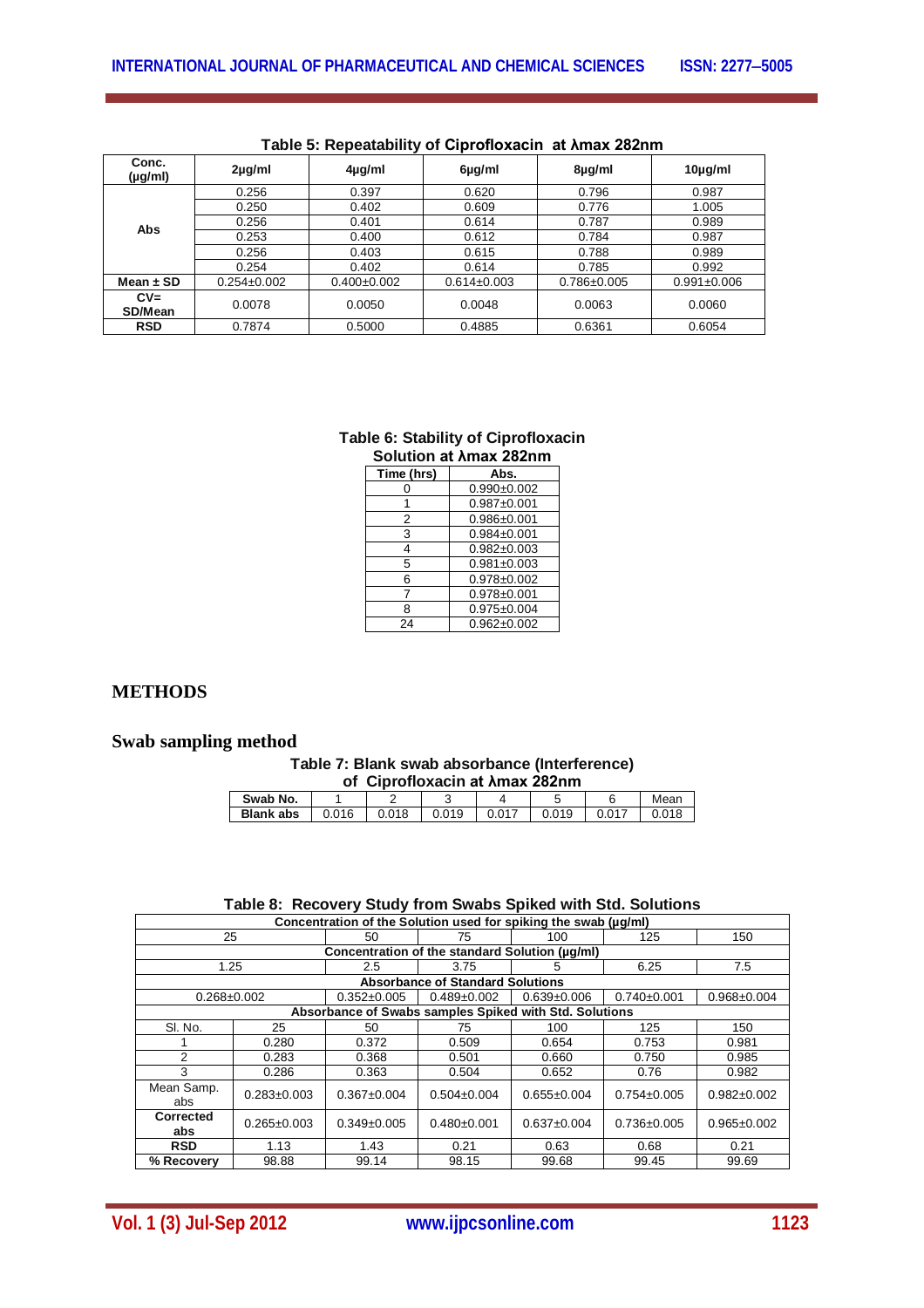|                                                        | Concentration of the Solution used for spiking the SS plate (µq/ml) |                   |                                         |                   |                   |                   |  |  |  |  |
|--------------------------------------------------------|---------------------------------------------------------------------|-------------------|-----------------------------------------|-------------------|-------------------|-------------------|--|--|--|--|
| 25                                                     |                                                                     | 50                | 75                                      | 100               | 125               | 150               |  |  |  |  |
|                                                        | Concentration of the standard Solution (ug/ml)                      |                   |                                         |                   |                   |                   |  |  |  |  |
|                                                        | 1.25                                                                | 2.5               | 3.75                                    | 5                 | 6.25              | 7.5               |  |  |  |  |
|                                                        |                                                                     |                   | <b>Absorbance of Standard Solutions</b> |                   |                   |                   |  |  |  |  |
| $0.268 \pm 0.002$                                      |                                                                     | $0.352 \pm 0.005$ | $0.489 + 0.002$                         | $0.639 + 0.006$   | $0.740\pm0.001$   | $0.968 \pm 0.004$ |  |  |  |  |
| Absorbance of Swabs samples Spiked with Std. Solutions |                                                                     |                   |                                         |                   |                   |                   |  |  |  |  |
| SI. No.                                                | 25                                                                  | 50                | 75                                      | 100               | 125               | 150               |  |  |  |  |
|                                                        | 0.261                                                               | 0.340             | 0.450                                   | 0.592             | 0.681             | 0.904             |  |  |  |  |
| 2                                                      | 0.259                                                               | 0.341             | 0.452                                   | 0.594             | 0.680             | 0.902             |  |  |  |  |
| 3                                                      | 0.260                                                               | 0.338             | 0.457                                   | 0.590             | 0.677             | 0.905             |  |  |  |  |
| Mean Samp.<br>abs                                      | $0.260 \pm 0.001$                                                   | $0.339+0.001$     | $0.453 \pm 0.001$                       | $0.592 \pm 0.002$ | $0.679 \pm 0.002$ | $0.903 \pm 0.001$ |  |  |  |  |
| <b>Corrected</b><br>abs                                | $0.242 \pm 0.001$                                                   | $0.321 \pm 0.001$ | $0.435 \pm 0.003$                       | $0.574 \pm 0.002$ | $0.661 \pm 0.002$ | $0.885 \pm 0.001$ |  |  |  |  |
| <b>RSD</b>                                             | 0.4132                                                              | 0.3115            | 0.6896                                  | 0.3484            | 0.3025            | 0.1129            |  |  |  |  |
| % Recovery                                             | 90.29                                                               | 91.19             | 89.78                                   | 89.82             | 89.32             | 91.42             |  |  |  |  |

## **Table 9: Plate Recovery Study from Swabs Spiked on SS Plates**

**Table 10: Rinse Recovery from SS Plate spiked with sample**

| Concentration of the Solution used for spiking the SS plate (µq/ml) |                                                |                 |               |                   |                   |                  |  |  |  |
|---------------------------------------------------------------------|------------------------------------------------|-----------------|---------------|-------------------|-------------------|------------------|--|--|--|
| 25                                                                  |                                                | 50              | 75            | 100               | 125               | 150              |  |  |  |
|                                                                     | Concentration of the standard Solution (µq/ml) |                 |               |                   |                   |                  |  |  |  |
| 1.25                                                                |                                                | $2.5\,$         | 3.75          | 5                 | 6.25              | 7.5              |  |  |  |
| <b>Absorbance of Standard Solutions</b>                             |                                                |                 |               |                   |                   |                  |  |  |  |
| 0.092                                                               |                                                | 0.111           | 0.206         | 0.247             | 0.361             | 0.488            |  |  |  |
| Absorbance of Rinse samples with Std. Solutions                     |                                                |                 |               |                   |                   |                  |  |  |  |
| SI. No.                                                             | 25                                             | 50              | 75            | 100               | 125               | 150              |  |  |  |
|                                                                     | 0.252                                          | 0.337           | 0.460         | 0.602             | 0.692             | 0.911            |  |  |  |
| 2                                                                   | 0.250                                          | 0.333           | 0.459         | 0.601             | 0.694             | 0.910            |  |  |  |
| 3                                                                   | 0.254                                          | 0.332           | 0.461         | 0.603             | 0.690             | 0.909            |  |  |  |
| Mean Samp.<br>abs                                                   | $0.252 \pm 0.002$                              | $0.334\pm0.002$ | $0.460+0.001$ | $0.602 \pm 0.001$ | $0.692 \pm 0.002$ | $0.91 \pm 0.001$ |  |  |  |
| <b>RSD</b>                                                          | 0.7936                                         | 0.5988          | 0.2173        | 0.1661            | 0.2890            | 0.1098           |  |  |  |
| % Recovery                                                          | 94.02                                          | 94.88           | 94.06         | 94.20             | 93.51             | 94.00            |  |  |  |

|  |  |  |  | Table 11: Visual Clean Method of Ciprofloxacin at λmax 282nm |
|--|--|--|--|--------------------------------------------------------------|
|--|--|--|--|--------------------------------------------------------------|

| .onr<br>,,,,,,,,<br>ш | $\Gamma$<br>້                    | - -<br>ას                       | $ -$                    | '00                     | $\sim$<br>ں ے                   | 50                         |  |  |
|-----------------------|----------------------------------|---------------------------------|-------------------------|-------------------------|---------------------------------|----------------------------|--|--|
| Inforance             | .<br>visible<br>n'<br>N<br>1 U L | $\cdots$<br>$\cdots$<br>/isible | <br>$\cdots$<br>'isible | <br>$\cdots$<br>/isible | $\cdots$<br>$\cdots$<br>Visible | $\cdots$<br>.<br>`′isible. |  |  |
|                       |                                  |                                 |                         |                         |                                 |                            |  |  |

#### **Table 12: Visual clean criteria**

| I WN IV IZI I IVWMI VIVMII VIIIVIIM |                 |                 |             |         |         |  |  |  |  |
|-------------------------------------|-----------------|-----------------|-------------|---------|---------|--|--|--|--|
| Conc.(ua/ml)                        | u               | nr              | 30          | 40      | 50      |  |  |  |  |
| Inference                           | visible<br>Not. | visible<br>Not. | Not visible | 'isible | /isible |  |  |  |  |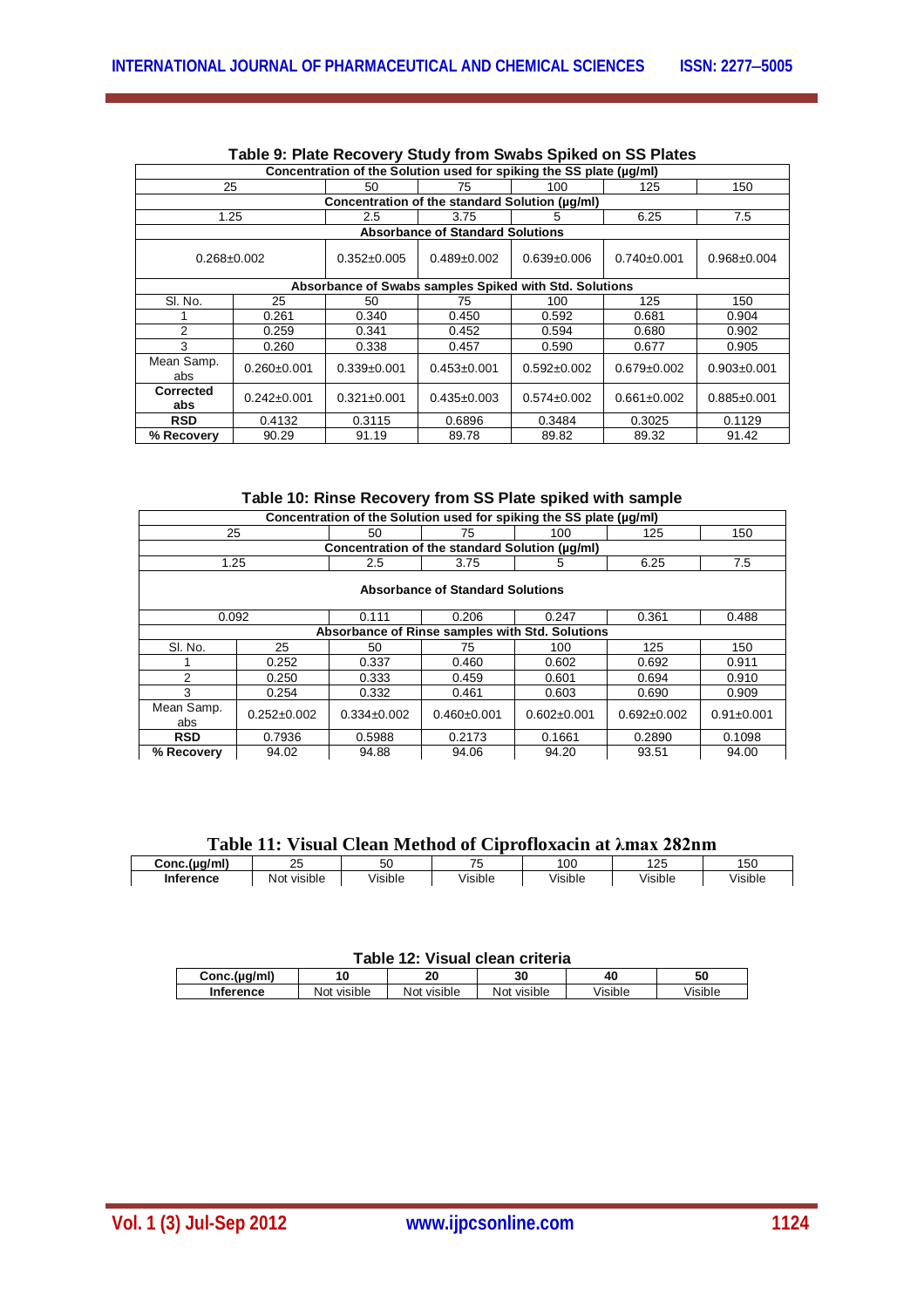

**Acceptance criteria**: The regression coefficient found to be greater than 0.98 **Result:** The regression coefficient for linearity of the ciprofloxacin working standard solution is found to be 0.994.



**Figure 2: Limit of Detection and Limit of Quantification Result:** LOD was found to be 0.12µg and LOQ was found to be 0.4µg.



**Fig. 3: Recovery Study from Swabs Spiked with Std. Solutions: Drug content per swab vs. corrected absorbance graph**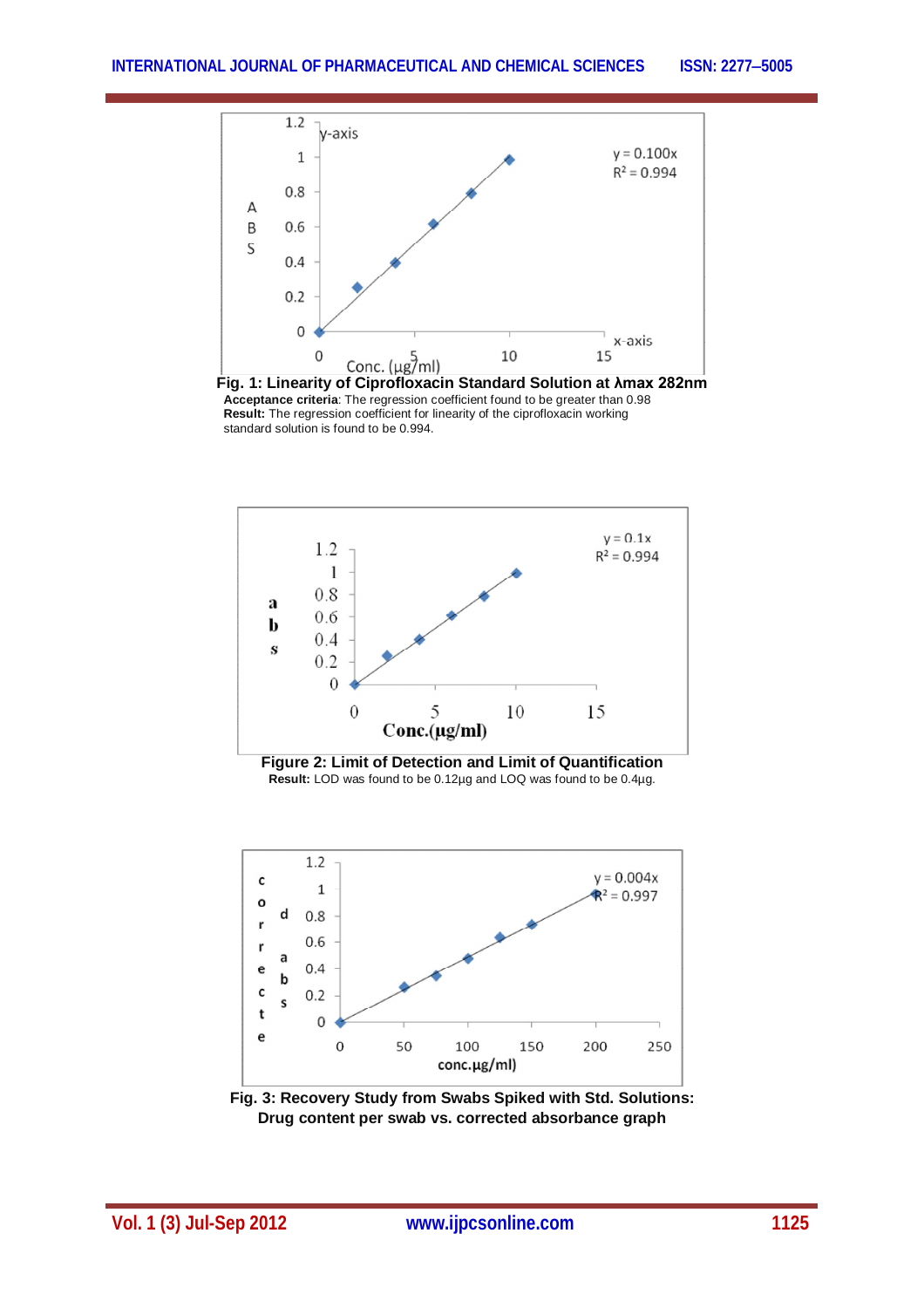

**Fig. 4: Conc. swab sample Vs %Recovery graph**



**Fig. 5: Plate Recovery Study from Swabs Spiked on SS Plates: Conc. Vs corrected absorbance graph**



#### **Fig. 6: Conc. swab sample Vs %Recovery graph Result:** The percentage recoveries from the swab spiked with SS plate were more than 85% for six different concentrations std. Solutions. Mean swab recovery was found to be 90.30%. RSD was found to be less than 5%. When graph was plotted drug content/swab vs. Mean recovery linear graph obtained with regression coefficient 0.998.